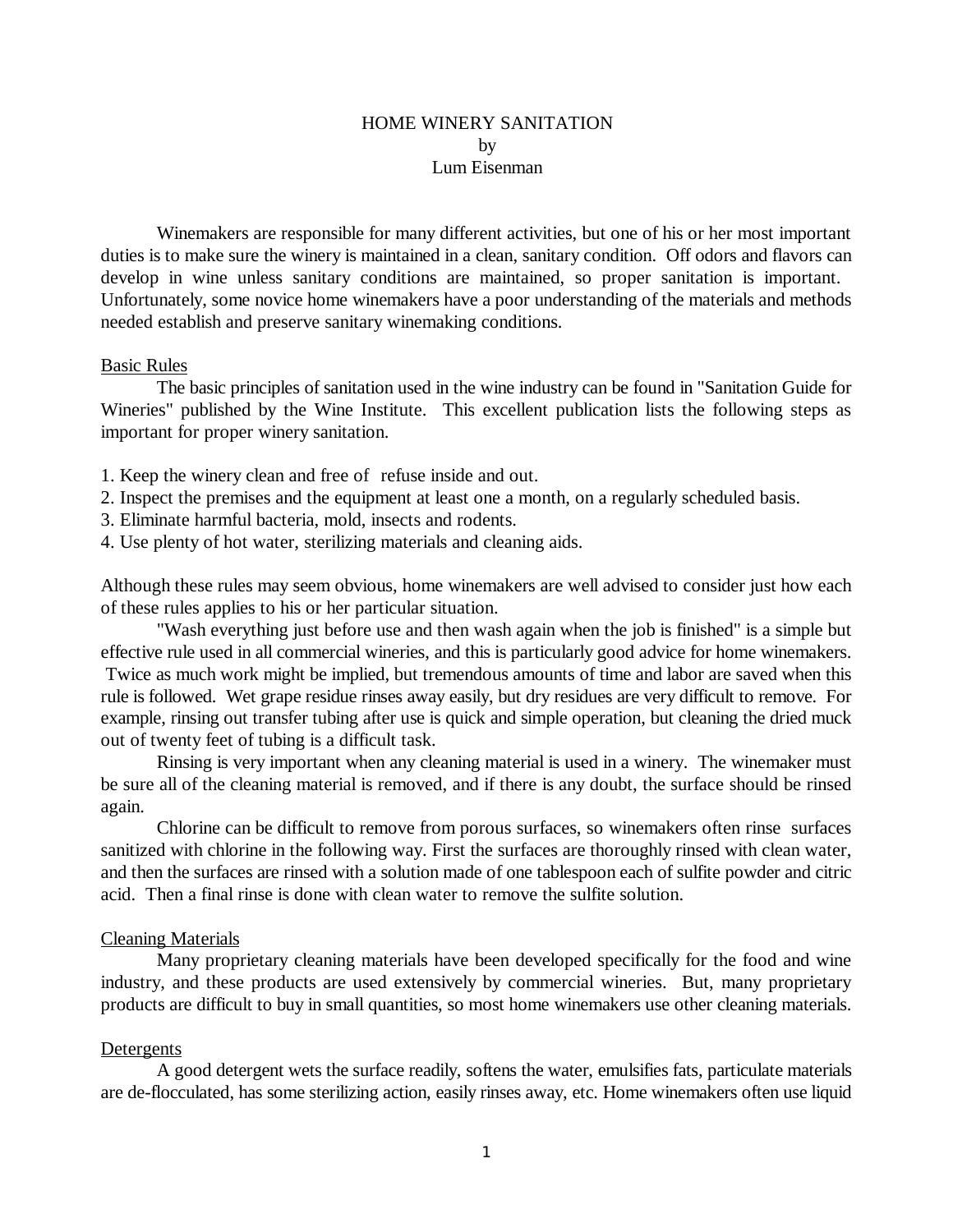dish washing detergents because they are readily available. Many of these liquid detergents do a good job in hot water, but their performance in cold water is often poor. Some dishwashing detergents are strongly scented, and these products should be avoided. Usually, any cleaning product with a strong perfume should not be used in a winery because porous materials like polyethylene can pick up and retain the perfume odors. Polyethylene containers can retain odors for some time, and the odors can be transferred to the wine. Used polyethylene drums that have contained diesel fuel or gasoline are useless for winemaking

# Phosphates

Sodium phosphate is an excellent water softener and a good cleaning material. In addition, sodium phosphate residue can be washed away easily and quickly. Sodium phosphate is a principal ingredient in many automatic dish washing detergents and sodium phosphate is inexpensive and readily available in this form. Many home winemakers use a phosphate-based detergent for cleaning and sterilizing used wine bottles.

# Tri Sodium Phosphate

Tri Sodium Phosphate (TSP) is the workhorse cleaning material in many wineries. TSP is a powerful cleaner and it is easier to rinse away with cold water. A few tablespoons of TSP are often used in a gallon of hot water. At useful concentrations, the solution makes your hands feel soapy or slippery. At higher concentrations, TSP becomes caustic and can be hard on the hands. So, appropriate gloves should be worn when using strong TSP solutions

# Hypochlorite

Sodium hypochlorite (Clorox) is an effective material for disinfecting winery surfaces and equipment. Unscented Clorox can be purchased at the local super market. It is inexpensive, and a very effective sterilizing agent. These chlorine bleach materials are all the same stuff, so buy the least expensive brand available.

Clorox is a powerful and useful cleaning material, but it has two major disadvantages. (1) Clorox is difficult to remove completely from many surfaces, and surfaces cleaned with Clorox must be thoroughly rinsed with clean water several times. (2) Clorox can generate poisonous chlorine gas under certain conditions, so Clorox must always be used with care.

### Some Cleaning Aides

An adjustable nozzle attached to a garden hose is the primary piece of cleaning equipment in home wineries. The nozzle should provide several spray patterns including a strong, high velocity stream, and the nozzle should not leak.

A square nose shovel, push broom and a long handled squeegee are standard equipment for cleaning crush areas and other winemaking spaces.

The long handled brushes designed for washing automobile hubcaps are convenient for scrubbing equipment, small tanks and containers. An assortment of bottlebrushes is needed to clean wine bottles, jugs and glass carboys.

A "jet" carboy washer is a great aid when washing old wine bottles. This little brass gadget attaches to a water faucet and delivers a powerful jet of water to the inside surfaces of any bottle or jug. The water starts flowing when a bottle is placed in position and automatically turns the water off when the bottle is removed.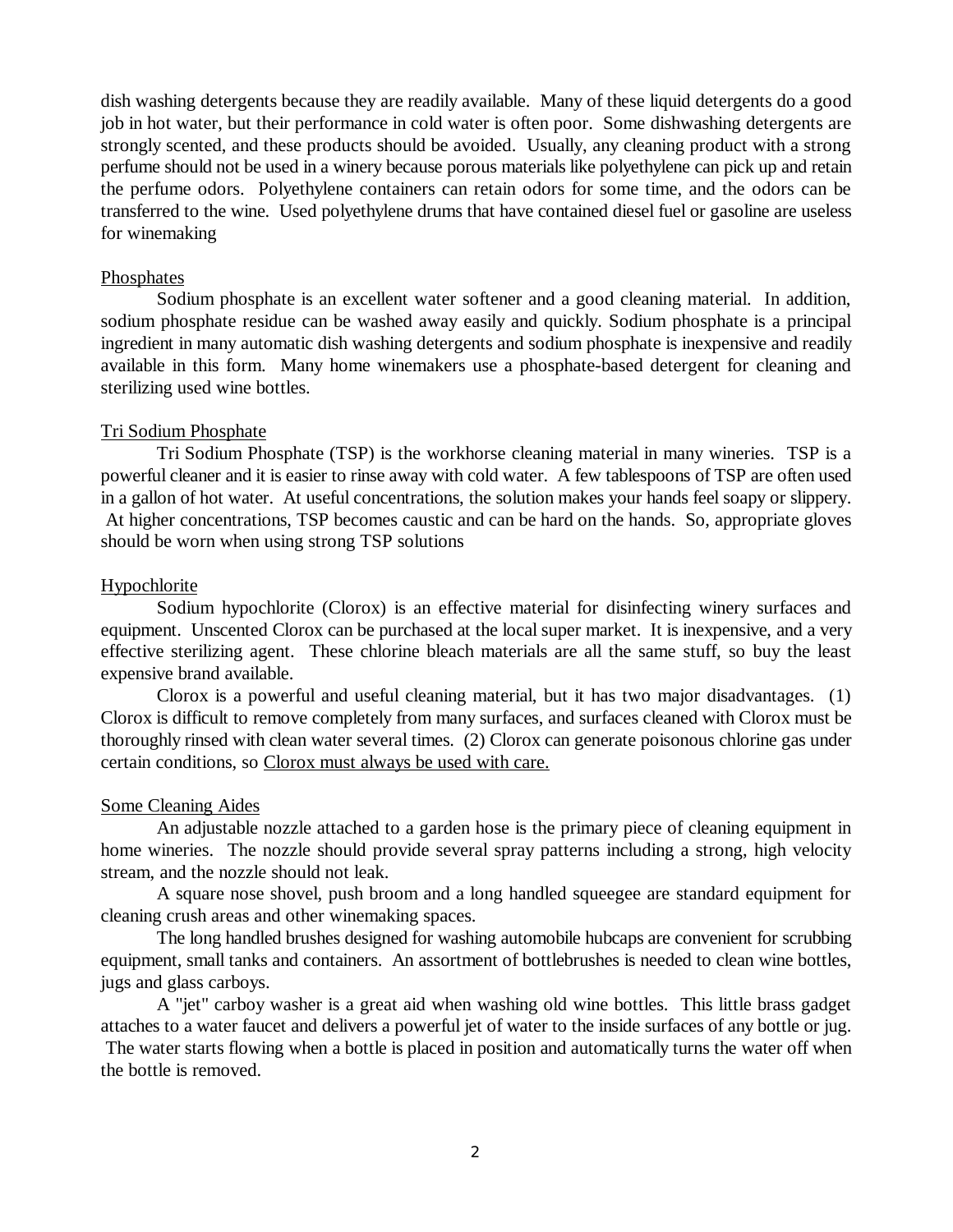### Handling Pomace

 Pomace should not accumulate near active fermentations. Pomace acetifies very quickly in hot weather. Then the pomace attracts fruit flies, and the flies carry acetic acid bacteria from the pomace pile to the fermentations. Pomace should be disposed of when it is removed from the press.

Some home winemakers place 20 to 30 pounds of pomace in large plastic trash bags, and then place the bags at the curb on trash collection day. Other home winemakers keep extra trashcans with tight fitting lids specifically for pomace disposal. A few home winemakers rent dumpsters each crush season. However, dumpsters must be emptied promptly in warm weather, or the pomace will start to smell and attract fruit flies.

#### Equipment

Sanitation includes cleaning and sanitizing all surfaces that contact juice or wine. Sanitation in any winery is an ongoing effort, and much labor is expended just keeping the equipment and cooperage clean. Equipment such as crushers and presses should be scrubbed with a TSP solution and carefully rinsed with clean water just before being used. Then the equipment should be washed again immediately after use before any residue has time to dry. Bottle fillers, filters, lines and pumps often harbor microbes, so these items should be cleaned with special care. A standard procedure is to assemble the pump, hoses, the filter, etc. The input and output hoses are inserted in a bucket filled with a TSP solution, and the pump is used to circulate the solution through the system. The TSP solution is drained, and the procedure is repeated with a week citric acid solution. The equipment is ready to use after the citric acid solution has been drained completely.

#### Hoses and Tubing

Hoses and tubing require special care because the inside surfaces are difficult to reach. Dirty hoses should always be cleaned while the residue is wet, and a TSP solution will do a good job if used promptly. The tubing should be rinsed several times with clean water so no TSP remains. Mold often grows when water is allowed to stand in hoses or tubing. Hoses should be hung on a wall with both ends pointing down, so water can drain completely.

#### Carboys and Tanks

Two types of tank residues are difficult to remove. A heavy brown residue often forms near the shoulder of glass carboys. Here, a bottlebrush with a bent handle, TSP and lots of elbow grease is required.

The second problem arises when a tank has been used for a long time and the inside surfaces become covered with a heavy tartrate deposit. The tartrate will cause no harm if the coating does not contain trapped lees. In fact, a moderate tartrate coating will accelerate cold stabilization of new wine stored in the container. However, after a tank has been used for several years, the tartrate layer becomes thick and contaminated with lees. Tartrate deposits do not dissolve readily in cold water, so a heavy tartrate deposit can be difficult to remove. However, warm water and a small amount of sodium carbonate dislodges the tartrate easily.

### Barrels

Maintaining empty barrels is difficult. More than two gallons of wine soak into the wood, and the wine in the wood turns to vinegar when empty, unprotected barrels are stored. Then the barrel becomes contaminated with vinegar bacteria, and sterilizing contaminated barrels is impossible. Large wineries keep their barrels full of wine. When aged wine is removed, the barrel is washed with clean